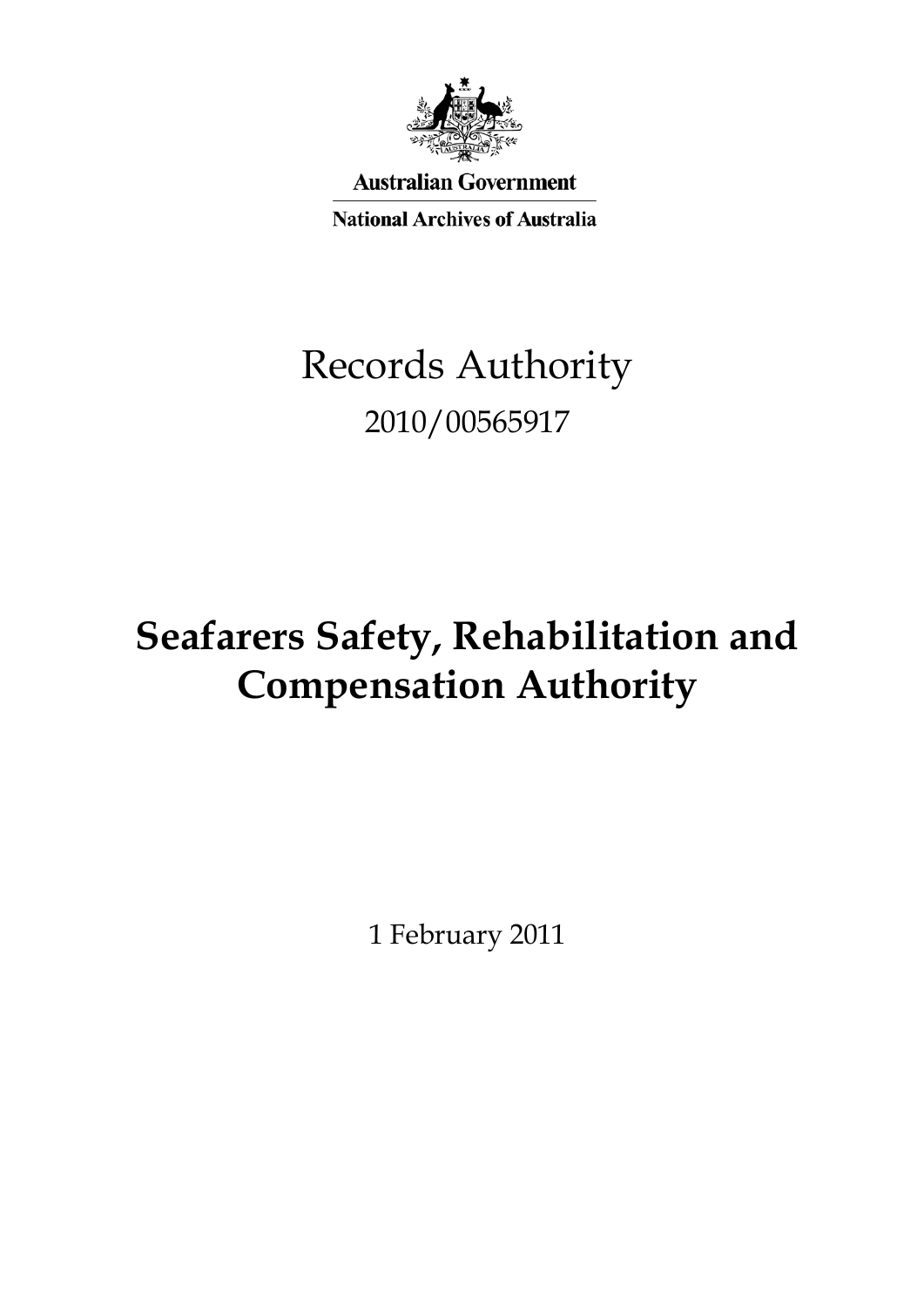# **CONTENTS**

| <b>INTRODUCTION</b>                                          | 3 |
|--------------------------------------------------------------|---|
| <b>APPLICATION OF THIS AUTHORITY</b>                         | 3 |
| <b>CONTACT INFORMATION</b>                                   | 4 |
| <b>AUTHORISATION</b>                                         | 5 |
| <b>CLASSES</b>                                               | 6 |
| SEAFARERS SAFETY, REHABILITATION AND COMPENSATION MANAGEMENT | 6 |

© Commonwealth of Australia 2011

This work is copyright. Apart from any use as permitted under the *Copyright Act 1968,* no part may be reproduced by any process without prior written permission from the National Archives of Australia. Requests and inquiries concerning reproduction and rights should be directed to the Publications Manager, National Archives of Australia, PO Box 7425, Canberra Mail Centre ACT 2610, Australia.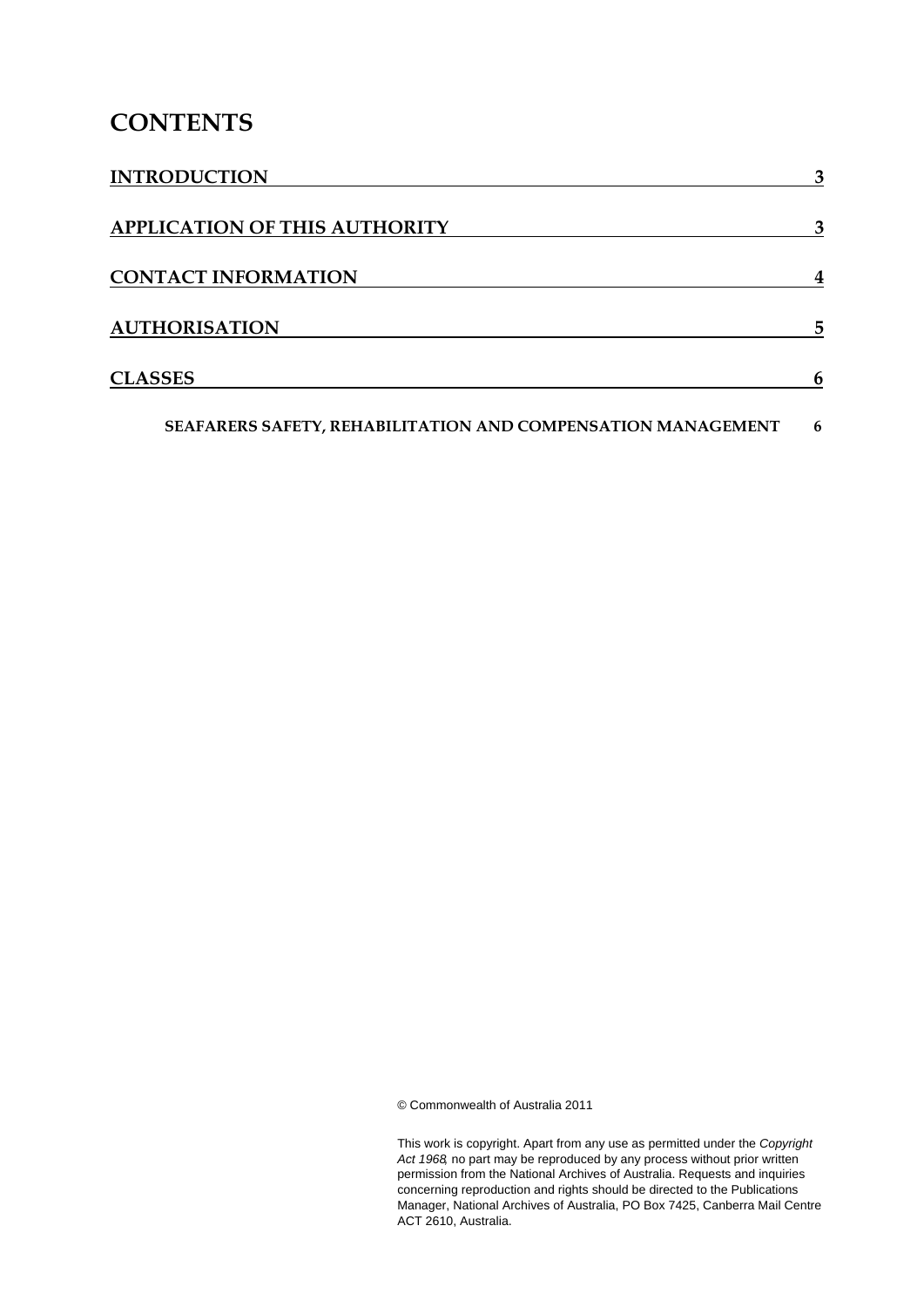# **INTRODUCTION**

 The Seafarers Safety, Rehabilitation and Compensation Authority (Seacare Authority) and the National Archives of Australia have developed this Records Authority to set out the requirements for keeping or destroying records for the core business areas of Seafarers Safety, Rehabilitation and Compensation Management. It represents a significant commitment on behalf of the Seacare Authority to understand, create and manage the records of its activities.

 This Authority is based on the identification and analysis of the business of the Seacare Authority. It takes into account the agency's legal and organisational records management requirements, and the interests of stakeholders, the agency and the National Archives of Australia.

 The Authority sets out those records that need to be retained as national archives and specifies the minimum length of time that temporary records need to be kept. This Authority gives the Seacare Authority permission under the *Archives Act 1983*, for the destruction of the temporary records described after the minimum retention period has expired. Retention periods for these temporary records are based on: an assessment of business needs; broader organisational accountability requirements; and community expectations, and are approved by the National Archives of Australia on the basis of information provided by the agency.

 As changes in circumstances may affect future records management requirements, the periodic review of this Authority is recommended. All amendments must be approved by the National Archives.

# **APPLICATION OF THIS AUTHORITY**

 1. This Authority is to be used to sentence records. Sentencing involves the examination of records in order to identify the individual disposal class to which they belong. This process enables sentencers to determine how long records need to be kept. Advice on sentencing is available from the National Archives.

- 2. This Authority should be used in conjunction with general records authorities such as:
	- the Administrative Functions Disposal Authority (AFDA) and/or AFDA Express issued by the National Archives to cover business processes and records common to Australian Government agencies;
	- encrypted records; and
	- source records that have been copied.

 3. The Normal Administrative Practice (NAP) provision of the Archives Act gives agencies permission to destroy certain records without formal authorisation. This usually occurs where records are duplicated, facilitative or for short-term use only. NAP does not replace arrangements agreed to in this Authority but can be used as a tool to assist in identifying records for destruction together with an agency's Record Authority or Authorities, and with AFDA and AFDA Express. The National Archives recommends that agencies develop and implement a Normal Administrative Practice policy. Advice and guidance on destroying records as a normal administrative practice and on how to develop an agency NAP policy is available from the National Archives' website at **[www.naa.gov.au](http://www.naa.gov.au/)** 

 4. Where the method of recording information changes (for example from a manual system to an electronic system, or when information is migrated from one system to a new system) this authority can still be applied, providing the records document the same core business. The information must be accessible for the period of time prescribed in this Authority. The Seacare Authority will need to maintain continuing access to the information, including digital information, for the periods prescribed in this records authority or until the information is transferred into the custody of the National Archives.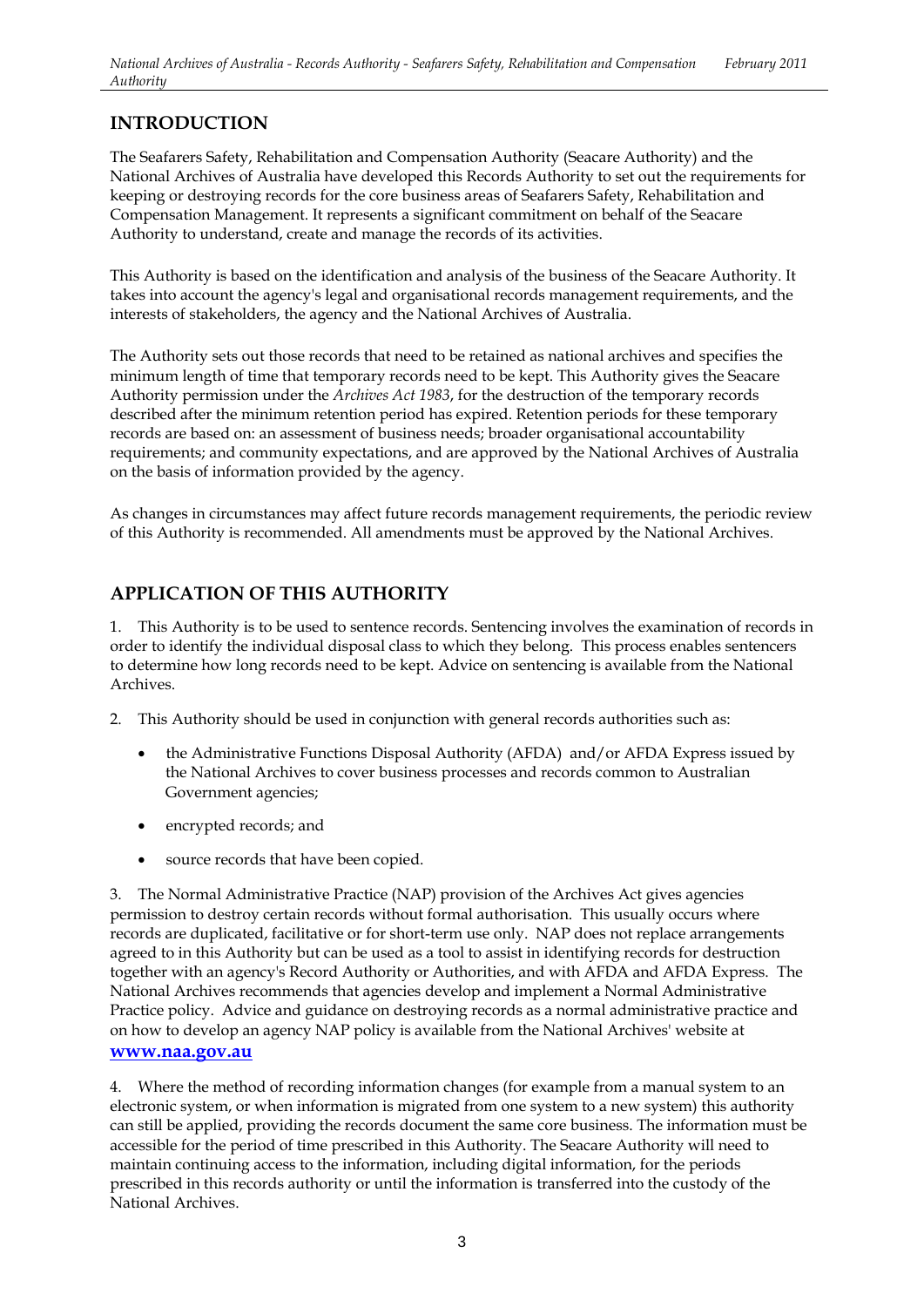5. In general, retention requirements indicate a minimum period for retention. The Seacare Authority may extend minimum retention periods if it considers that there is an administrative need to do so, without further reference to the National Archives. Where the Seacare Authority believes that its accountability will be substantially compromised because a retention period or periods are not adequate, it should contact the National Archives for review of the retention period.

 6. Records coming within 'Retain as national archives' classes in this Authority have been determined to be part of the archival resources of the Commonwealth under section 3C of the Archives Act. The determination of Commonwealth records as archival resources of the Commonwealth obliges agencies to transfer the records to the Archives when they cease to be current and, in any event, within 15 years of the records coming into existence, under section 27 of the Archives Act.

 7. From time to time the National Archives will place a freeze on some groups of records relating to a particular topic or event which has gained prominence or provokes controversy. While the freeze is in place no records relating to the topic or event may be destroyed. Further information about disposal freezes and whether they affect the application of this Authority is available from the National Archives website at **[www.naa.gov.au](http://www.naa.gov.au/)** 

 8. Records which relate to any current or pending legal action, or are subject to a request for access under the *Archives Act 1983* or any other relevant Act must not be destroyed until the action has been completed.

completed.<br>9. Records in the care of agencies should be appropriately stored, managed and preserved. Agencies need to meet this obligation to ensure that the records remain authentic and accessible over time. Under Section 31 of the *Archives Act 1983*, access arrangements are required for records that become available for public access including those records that remain in agency custody.

 10. Appropriate arrangements should be made with the National Archives when records are to be transferred into custody. The National Archives accepts for transfer only those records designated as national archives.

 11. Advice on how to use this Authority is available from the Seacare Authority records manager. If there are problems with the application of the Authority that cannot be resolved, please contact the National Archives.

# **CONTACT INFORMATION**

 For assistance with this authority or for advice on other records management matters, please contact National Archives' Agency Service Centre.

Parkes ACT 2600 Fax: (02) 6212 3989 Canberra Mail Centre ACT 2610 Queen Victoria Terrace

Tel: (02) 6212 3610 PO Box 7425 Email: **[recordkeeping@naa.gov.au](mailto:recordkeeping@naa.gov.au)** Website: **www.naa.gov.au**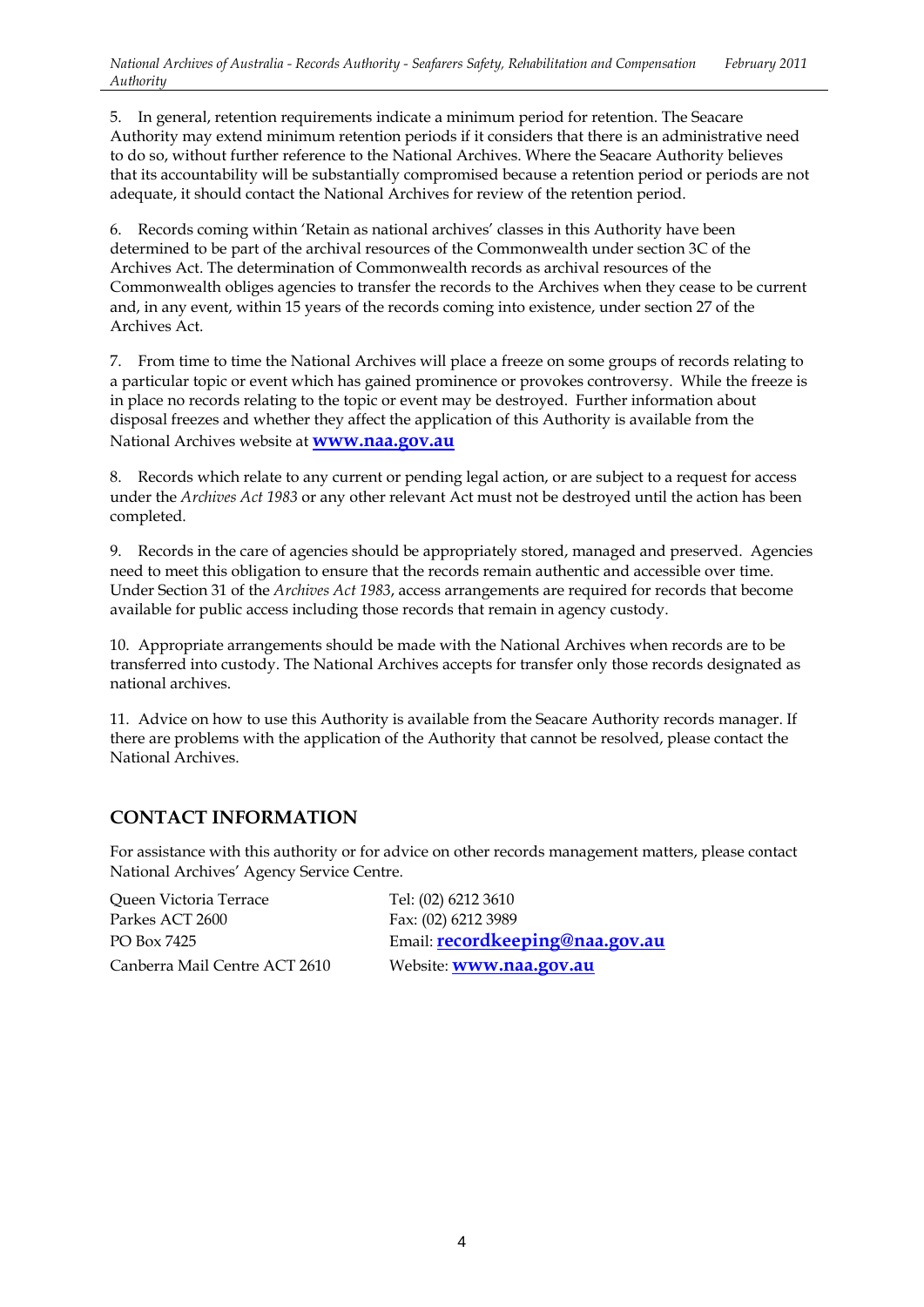*National Archives of Australia - Records Authority - Seafarers Safety, Rehabilitation and Compensation February 2011 Authorih* 

#### **AUTHORISATION**

#### RECORDS AUTHORITY 2010/00565917

**Person to whom notice of Mr David Sterrett**<br> **authorisation is given:** Seafarers Safety, Rehabilitation and Compensation Authority 1st Floor, 14 Moore Street Canberra ACT 2601

Authorises arrangements for the disposal of records in accordance **Purpose:** with section 24(2)(b) of the Archives Act 1983. Determines records classed as 'Retain as national archives' in this Records Authority to be part of the archival resources of the Commonwealth under section 3C of the Archives Act 1983.

All core business records relating to Seafarers Safety, Rehabilitation **Application:** and Compensation Management.

This authority will apply only with the consent of the agency currently responsible for the business documented in the records described.

Authorising Officer **Date of issue:** 

lines

Ross Gibbs Director-General National Archives of Australia

 $02/2011$ .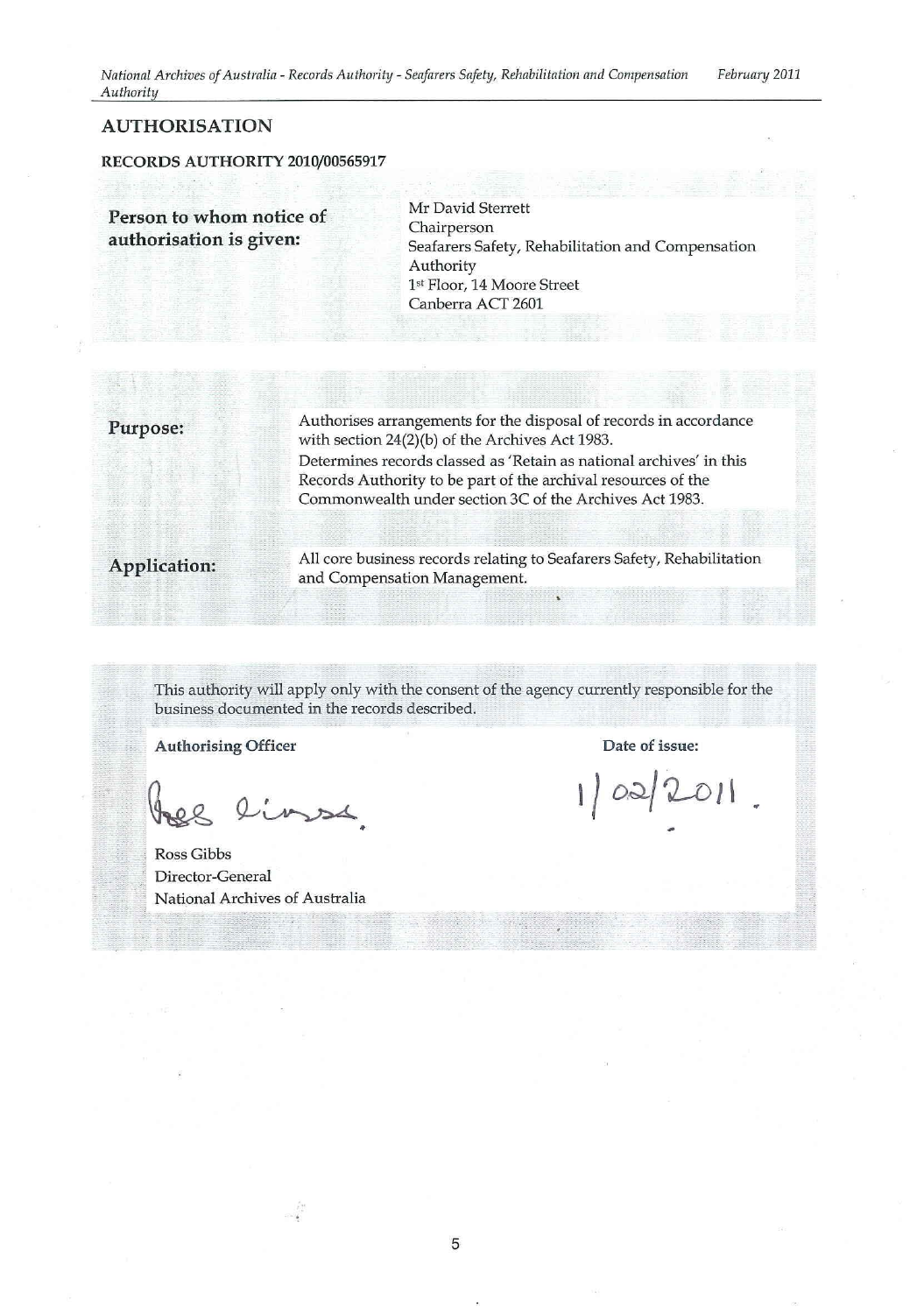<span id="page-5-0"></span> The core business of assisting the Australian maritime industry to minimise the human and financial costs of workplace injury. Includes ensuring obligations to defined maritime workers are upheld under rehabilitation, compensation and occupational health and safety legislation.

The core tasks associated with seafarer occupational health and safety, rehabilitation and compensation management include:

- including administration of employer applications for exemption from the legislation and ensuring • management and administration of the maritime workers' compensation and rehabilitation scheme, employer compliance with the relevant legislation;
- recommendations to the Portfolio Minister or Director of Public Prosecutions for prosecution following an alleged breach of legislative requirements;
- • management and determination of compensation claims for maritime workers where the employer is unable to provide compensation or rehabilitation under relevant legislation or the employee is an industry trainee;
- • management of beneficiary trust accounts;
- developing policies and strategies to support the occupational health and safety of seafarers;
- • providing advice to employers and seafarers on obligations and rights under the legislation;
- • promoting best practice management of workers' compensation, rehabilitation and safety;
- management and administration of the Seafarers Safety Net Fund (or its equivalent); and
- accreditation of industry specific training courses, including health and safety representative training courses.

The performance of the core business is supported by administrative tasks such as:

- providing administrative support to the Seacare Authority (or its equivalent) and its members, including travel arrangements, entitlements (remuneration) etc;
- meetings of the Seacare Authority (or its equivalent);
- • providing routine advice to the Portfolio Minister on matters relating to the agency's functions and powers;
- • liaison with external stakeholders, including government agencies, employer organisations, unions and other interested parties;
- • coordinating agency sponsored safety awards, conferences and forums; and
- • collection, interpretation and reporting of data relating to seafarer safety, compensation and rehabilitation.

 *For tasks associated with arranging and managing award ceremonies, conferences and forums, use AFDA – COMMUNITY RELATIONS.* 

 *For preparing, developing and reviewing seafarer safety, compensation and rehabilitation legislation and legislative instruments (including regulations and codes of practices), use AFDA – GOVERNMENT RELATIONS.* 

 *For the production and distribution of agency publications (eg Seafarer Notices), use AFDA – PUBLICATION.* 

*For managing acquisition, tendering and contracting-out arrangements, use AFDA – PROCUREMENT.* 

 *For the provision of legal advice or the management of a matter before a court or tribunal, use AFDA – LEGAL SERVICES.* 

## **Class No Description of records Disposal action**

# 21787 The following significant records documenting: **Retain as national**

- Seacare Authority (or its equivalent) meetings, decisions and archives actions, as well as establishment and membership; and
- • final versions of policies and strategies supporting the administration and operation of the Seacare Authority (or its equivalent), including compliance and enforcement policies.

Retain as national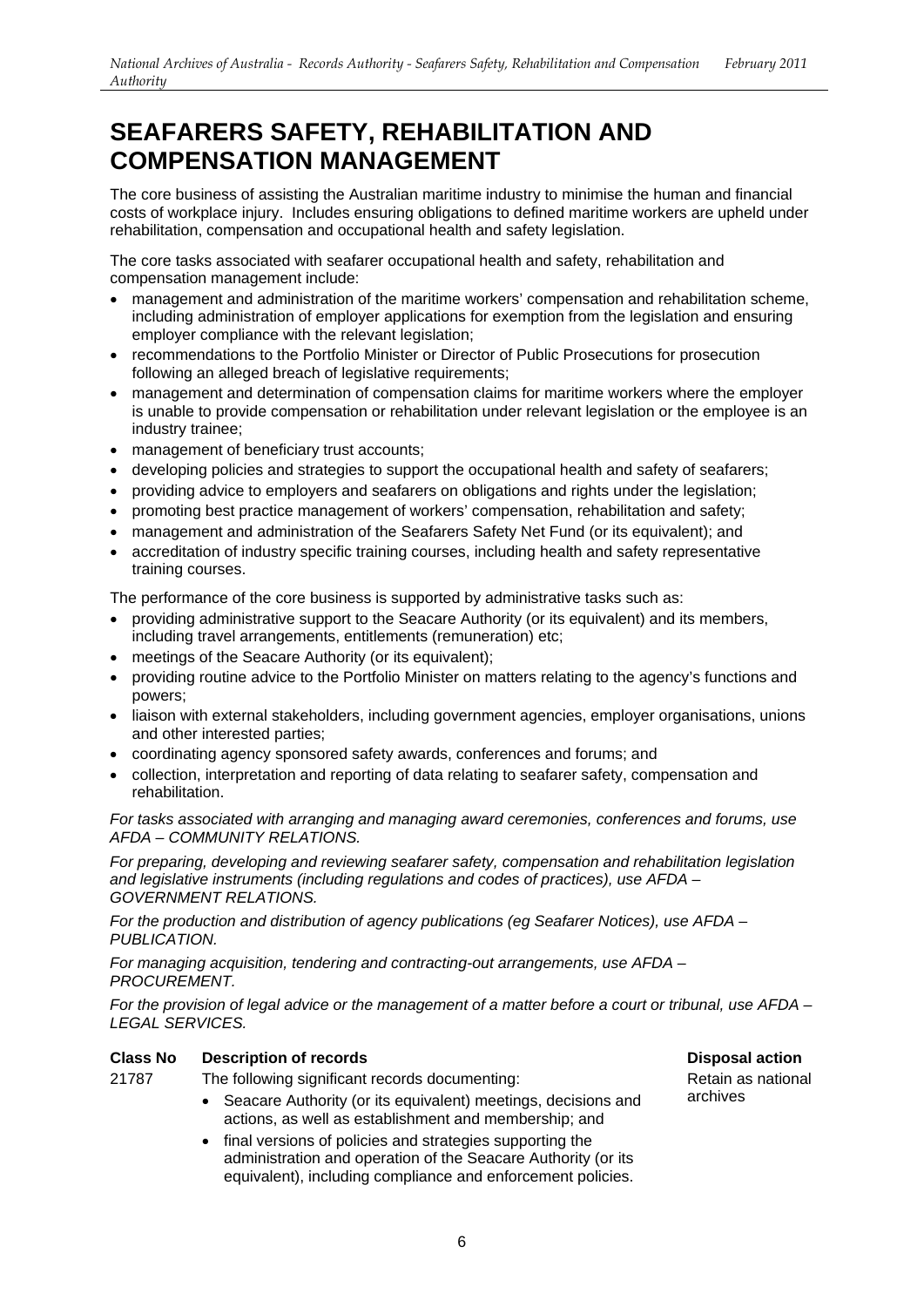## **Class No Description of records**

 administration of the Seafarers Safety Net Fund (or its equivalent). 21788 Records documenting tasks associated with operation and Includes:

- calculation of estimates for levies payable;
- • evidence of payment of levies by an employer in compliance with legislative obligations;
- agreements relating to management of the Seafarers Safety Net Fund (or its equivalent) between the Seacare Authority (or its equivalent) and other relevant parties;
- advice to Minister regarding levies and collection of same;
- financial statements;
- • evidence of indemnity insurance held by the Seacare Authority (or its equivalent) for the Seafarers Safety Net Fund (or its equivalent); and
- • procedures for collection of levies.

 *[For management of claims payable by the Seafarers Safety Net Fund, use SEAFARERS SAFETY, REHABILITATION AND COMPENSATION MANAGEMENT – Class 21792.* 

 *For other advice provided to the Portfolio Minister, use AFDA – GOVERNMENT RELATIONS].* 

- seafarers. Includes: 21789 Records associated with ensuring compliance of maritime employers with relevant legislative requirements with regard to appropriate insurance and indemnity coverage for defined
	- • evidence of current protection and indemnity through an authorised insurer;
	- evidence of a current insurance policy;
	- • evidence of a renewed insurance policy;
	- notification of becoming a member of a protection and indemnity association;
	- notification of renewal of membership of a protection and indemnity association;
	- • requests for evidence of a current insurance policy; and
	- correspondence with employers.

 21790 Records documenting the administration of applications for exemption from seafarer safety, rehabilitation and compensation legislation. Includes:

- • applications by employers for exemption and related documents, including reports submitted to the agency;
- • correspondence with employers regarding applications for exemption;
- records documenting the agency's consideration of applications; and
- • records of notification (approval) of exemption.

**Disposal action** 

 Destroy 80 years after last action

 Destroy 80 years after last action

 Destroy 80 years after date of exemption approval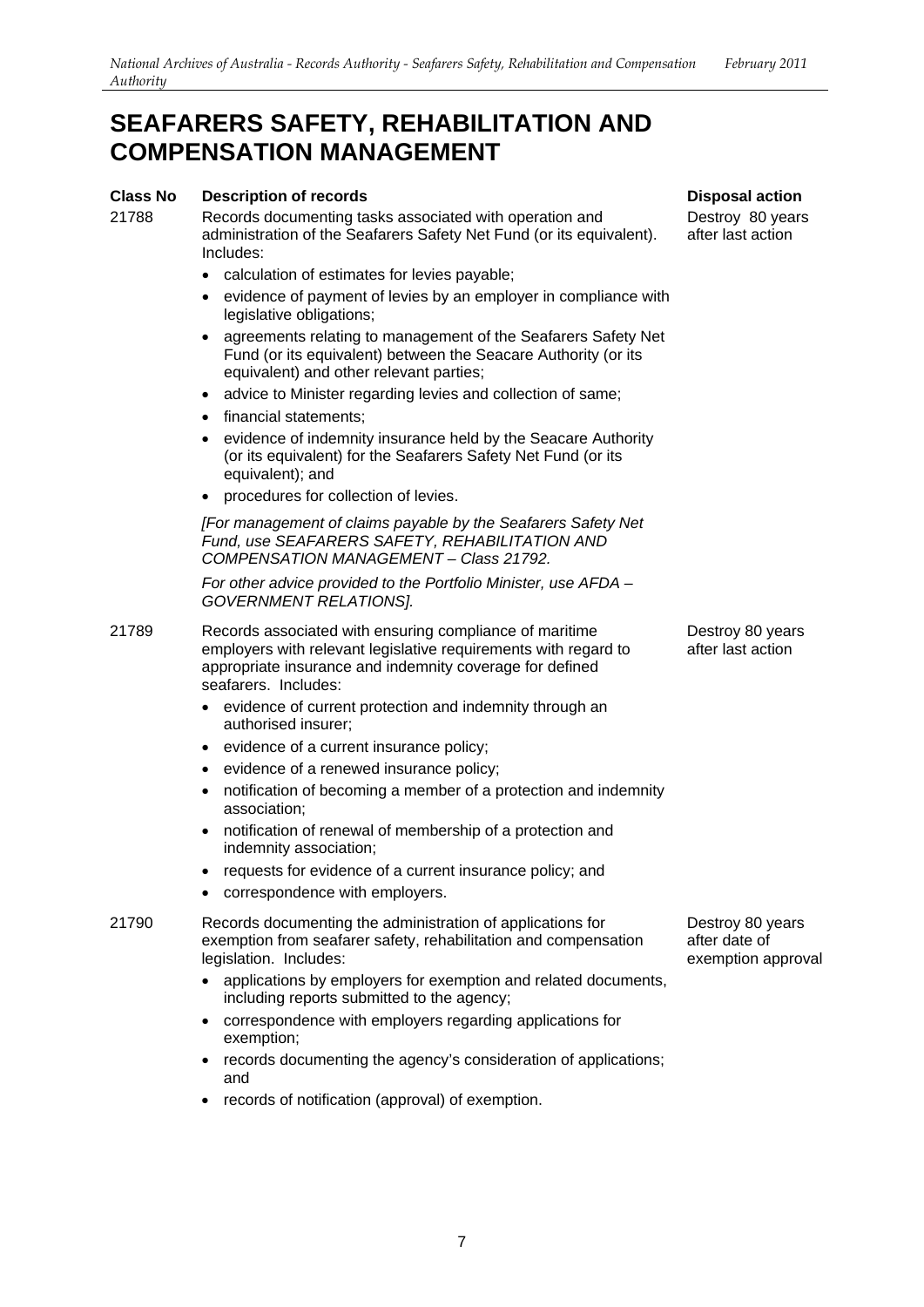# **Class No Description of records**

- accordance with seafarer safety, rehabilitation and compensation legislation. Includes: 21791 Records documenting the regulation of the maritime industry in
	- event of an alleged breach of the legislation; ministerial recommendations to commence proceedings in the
	- Safety Authority (or its equivalent) with respect to breaches of correspondence and consultation with the Australian Maritime the legislation;
	- records documenting where the Seacare Authority (or its equivalent) seeks for an employer to comply with the legislation in regard to a safety event or claim for compensation;
	- in regard to a safety event or claim for compensation; and employer information provided in compliance with the legislation
	- • development of compliance and enforcement policies.

#### 21792 Records documenting the management of seafarer compensation claims for fatality, injury, disease or permanent impairment under the Seafarers Safety Net Fund (or its equivalent). Includes:

- • claims for compensation;
- medical certificates;
- correspondence with medical practitioners;
- correspondence with claimants' employers;
- • complaints from claimants or employers;
- • transactions providing evidence of payment of claims expenses, including invoices or receipts where available;
- • correspondence between claimant and the Seacare Authority (or its equivalent);
- incident reports; and
- matters relating to
	- o pursuing actions against negligent third parties,
	- o defending actions for non-economic loss,
	- o general debt recovery.

21793 Records relating to recommendations to the Portfolio Minister or Director of Public Prosecutions (DPP) with respect to action following alleged breaches of occupational health and safety, rehabilitation and compensation legislation. Includes:

- • records detailing recommendations to the Portfolio Minister or the DPP regarding possible breach of legislation;
- correspondence with the Minister's Department or DPP;
- investigation report(s);
- coverage to the Seacare Authority (or its equivalent); and evidence of an alleged breach, ie non-compliance by an employer with obligations to provide evidence of insurance
- legal advice to the effect where a breach of legislation is evident.

**Disposal action** 

 Destroy 80 years after last action

 Destroy 80 years from date of claim

 Destroy 80 years from last action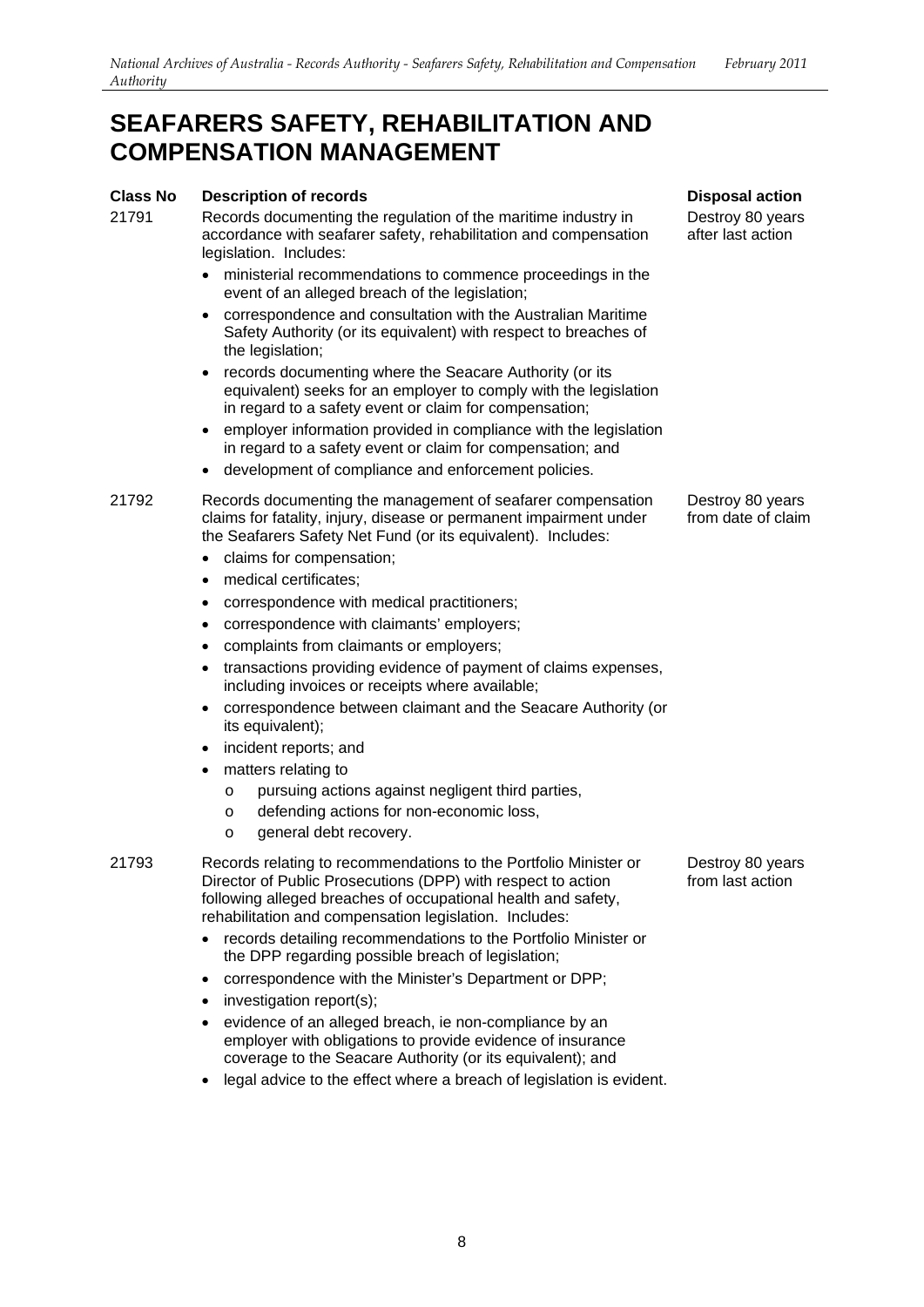## **Class No Description of records**

21794 Records relating to the management and administration of members appointed to the Seacare Authority (or its equivalent). Includes:

- • records detailing remuneration of members;
- • contact details for members;
- travel records:
- records of meeting attendance history;
- secretariat support to the Seacare Authority (or its equivalent);
- correspondence with the Minister regarding appointments;
- • grants for leave of absence by either the Minister or Chairperson; and
- • records of termination of appointment.

 Excludes records relating to considerations of, or decisions for, the appointment of members by the Minister. Excludes remuneration of members in any capacity that does not relate to the Seacare Authority (or its equivalent).

- 21795 Records documenting the accreditation of industry specific training courses, including health and safety representative training courses. Includes:
	- applications and related correspondence;
	- accreditation advisor reports:
	- recommendations to the Seacare Authority (or its equivalent) on approved providers; and
	- • records of reviews and audits of accredited courses.
- 21796 Records documenting responses to requests for advice in relation to seafarers and employers rights, obligations and responsibilities under seafarer occupational health and safety, compensation and rehabilitation legislation. Includes:
	- records of conversations held in the course of answering helpdesk queries;
	- • correspondence in the form of email or letter requests from employees for information regarding handling of complaints with respect to worker's compensation;
	- records of promotion of operational standards of claims management and effective rehabilitation procedures by employers. Includes advice provided to employers detailing best practice claims management; and
	- compensation, rehabilitation and occupational health and safety. advice provided to employers and seafarers on workers'
- responsible for managing a trust account for the benefit of a claimant who is under a legal disability, or a descendant (beneficiary) of a deceased claimant. Includes: 21797 Records documenting beneficiary trust accounts, where Seacare is
	- correspondence between the beneficiary's Guardian/Trustee and Seacare;
	- evidence of requests by the Guardian for reimbursement of costs associated with the beneficiary;
	- • evidence of payment of accounts as a result of a request for reimbursement; and
	- tax declarations.

## **Disposal action**

 Destroy 75 years after date of birth of Authority member or 7 years after last action, whichever is later

 Destroy 30 years after date of accreditation

 Destroy 13 years after last action

 Destroy 7 years from date of final payment